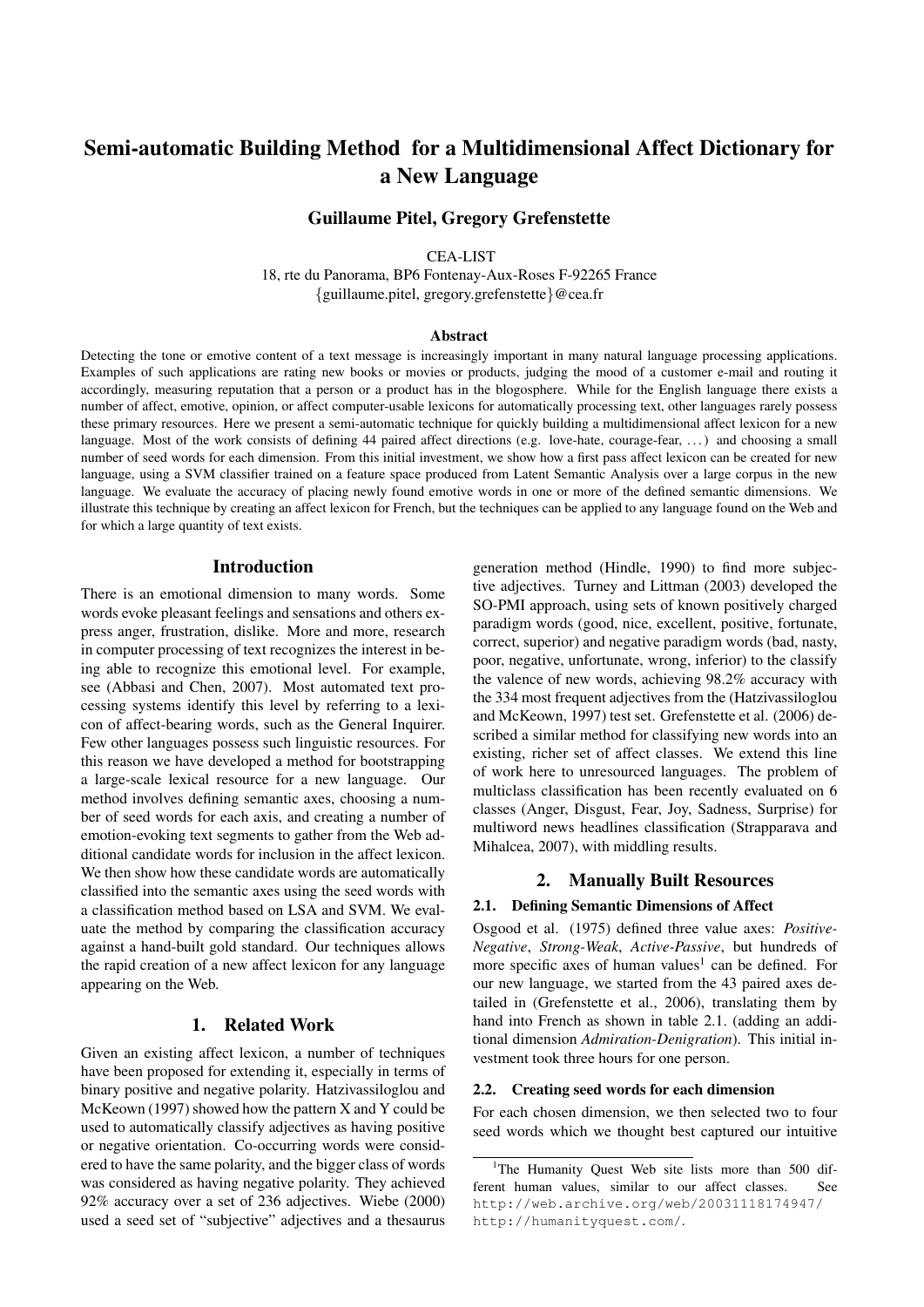| Axis# | <b>Positive class</b>             | <b>Negative class</b>                | Axis# | <b>Positive class</b>            | <b>Negative class</b>            |
|-------|-----------------------------------|--------------------------------------|-------|----------------------------------|----------------------------------|
| 01    | Avantage $(51)$                   | $\overline{\text{Désavantage}}$ (28) | 23    | Facilitation (92)                | Obstruction $(83)$               |
| 02    | Amour $(65)$                      | Haine $(44)$                         | 24    | Bienfait (54)                    | Crime $(200)$                    |
| 03    | Entente (27)                      | Opposition (95)                      | 25    | Joie (130)                       | Tristesse(121)                   |
| 04    | Fidelité (28)                     | $\overline{\text{Traîtrise}}$ (36)   | 26    | Bon sens $(70)$                  | $\overline{\text{Absolute}}(68)$ |
| 05    | Attraction $(25)$                 | Répulsion (18)                       | 27    | Santé $(27)$                     | Maladie (80)                     |
| 06    | Moralité (18)                     | Immoralité (31)                      | 28    | Responsabilité (21)              | Irresponsabilité (12)            |
| 07    | $\overline{\text{Clart\'e}}$ (21) | Confusion $(140)$                    | 29    | Honnêteté (49)                   | Malhonnêteté (60)                |
| 08    | Protection (39)                   | Nuisance (42)                        | 30    | Raison (44)                      | Folie (88)                       |
| 09    | Confort (24)                      | Irritation $(51)$                    | 31    | Humilité (25)                    | Fierté (54)                      |
| 10    | Franchise (33)                    | Sournoiserie (38)                    | 32    | Sécurité (33)                    | Insécurité (24)                  |
| 11    | Coopération (34)                  | Conflit $(90)$                       | 33    | Amusement (65)                   | Horreur (74)                     |
| 12    | Paix (44)                         | Violence (39)                        | 34    | Altruisme (43)                   | Egoïsme $(16)$                   |
| 13    | Courage (28)                      | Lâcheté (48)                         | 35    | Innocence $(16)$                 | Culpabilité (27)                 |
| 14    | Persuasion (56)                   | Obligation (45)                      | 36    | Sensibilité (34)                 | Insensibilité (47)               |
| 15    | Création (38)                     | Destruction (139)                    | 37    | Intelligence (55)                | Stupidité (95)                   |
| 16    | Plaisir $(77)$                    | Douleur (63)                         | 38    | Force $(55)$                     | Faiblesse $(95)$                 |
| 17    | $\overline{\mathrm{D}}$ ésir (77) | Evitement (46)                       | 39    | $\overline{\text{Justice}}$ (22) | $\overline{Injustice}$ (37)      |
| 18    | Louanges (49)                     | Injures (88)                         | 40    | Succès $(29)$                    | Echec $(39)$                     |
| 19    | Energie (57)                      | Fatigue (100)                        | 41    | Vie $(36)$                       | Mort (77)                        |
| 20    | Prévisibilité (29)                | Surprise (69)                        | 42    | Supériorité (35)                 | Infériorité (44)                 |
| 21    | Excitation $(178)$                | Ennui (102)                          | 43    | Abondance (68)                   | Manque (36)                      |
| 22    | Promesse (34)                     | Avertissement (54)                   | 44    | Admiration (75)                  | Dénigrement (90)                 |

Table 1: The 44 affect axes chosen for our classification experiment. Each axis has a positive and a negative pole. In parentheses is the number of words manually affected to each axis pole.

notion of the dimension (often including the dimension label). For example for the dimension *Avantage* (advantage) we chose the noun, the adjective and the verb forms of the concept: *avantage, avantageux, avantager*. For *Désavantage* (disadvantage), we chose the different forms of two close synonyms: *désavantage, désavantager, desavantag ´ ee, d ´ efavoriser, ´* and *defavoris ´ ee´* . Over the 88 dimensions, this second effort generated a list (L1) of 229 seed words. In a third step, we manually extended the list in order to reach an average 10 words per class, generating a list (L2) containing 881 words for the 88 classes. This process took about a full day for one of the authors, a native speaker of French.

## 2.3. Creating a gold standard for evaluation.

For subsequent evaluation purposes, we also produced a gold standard (L3) by first expanding the initial seed list (L1) using a synonyms dictionary  $2$  (Ploux and Victorri, 1998), and then manually deleting words that the human annotator felt intuitively did not belong to the class being built. During its construction, a few words not proposed by the synonym dictionary were occasionally added to the gold standard (L3) by the annotator. The only criterion for inclusion of a gold standard word in a dimension was: does this word significantly evoke the corresponding sentimental dimension for the native language annotator. The gold standard now contains 4980 word-to-class relations (3513 distinct words, a word can belong to more than one class), and was built in about 2 weeks. The construction of the gold standard  $3$  is not part of the technique for creating an affect lexicon, but was created only to evaluate the technique. Additional work to add centrality and intensity information to the word-to-class relations in underway.

# 3. Classifying affect words along their dimensions

This first round of words was found by filtering synonyms of L2 words, leaving a collection of emotive words. The next step consists of automatically assigning these words to their appropriate semantic dimensions among the 44 we have defined. For instance, *désagrément* (*annoyance,unpleasantness*), might be assigned to the axes of *Avantage/Desavantage ´* ,*Protection/Nuisance, Confort/Irritation, Plaisir/Douleur* and *Sante/Maladie ´* .

To make this assignment, we use the L1 and L2 seeds for each paired positive-negative dimension, and providing us with 44 sets of about five (for L1) or twenty (for L2) words each dimension.

#### 3.1. Classifying with SL-dLSA+SVM

Using these sets of words, L1 and L2, we want to automatically assign new words from the L3 set in our 44 classes. In a first experiment, we evaluate the classification power of a combination of Latent Semantic Analysis (Deerwester et al., 1990) and Support Vector Machines, which have been successfully used, independently, in sentiment analysis research (Pang et al., 2002; Turney and Littman, 2002). We call this method Semantic Likeliness from diversified LSA and SVM, because we use different LSA spaces as input features for SVM. In our approach, LSA is used for its ability to reduce the number of dimensions, because SVM cannot handle too many dimensions, and we want to be able to take information from diversified cooccurrence

<sup>2</sup>Available online at http://elsap1.unicaen.fr/dicosyn.html <sup>3</sup>This gold standard might more appropriately be called a silver

standard, since it was not built with exhaustiveness as a goal.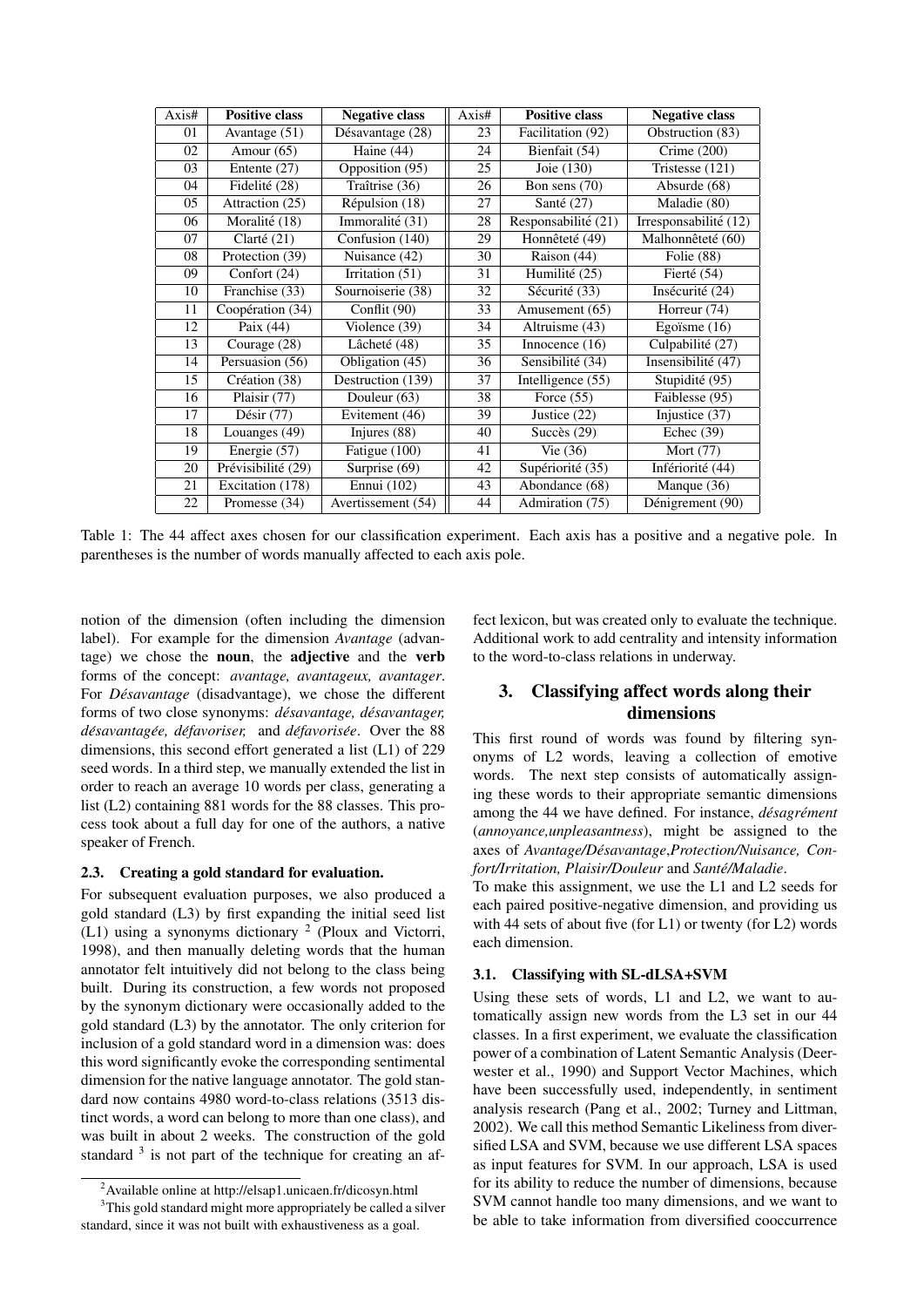matrices, using different window sizes. A variety of information is provided by cooccurrence matrices derived from different windows of words: we observed that short and directed windows tend to provide highly semantic information, while bigger, symmetric ones tend to provide more thematic or pragmatic relations.

We created a total of forty-two 300-dimension semantic spaces for our language using Latent Semantic Analysis 4 from 40 million words in the French EuroParl Corpus (Koehn, 2005), varying the word windows in forty-two ways, viz., for each size in the set  $\delta \in [1..10, 15, 20, 25, 30]$ , we considered the windows  $[0, +\delta]$ ,  $[-\delta, +\delta]$ ,  $[-\delta, 0]$ . Each of the words was then associated with a concatenation of its LSA vectors from these spaces, producing vectors with 12600 dimensions (raw cooccurence matrices would have totalized some 5.3 million dimensions). The corpus was also prepared in the following way: it was first POS-tagged using TreeTagger (Schmidt, 1994), then transformed so that each term was a concatenation of its POS-tag and its lemma (for instance "mice" becomes "NNmouse"), and finally filtered to keep only nouns, verbs, adjectives and adverbs.

Using these 12600-dimensions LSA vectors and the Lib-SVM (Chang and Lin, 2001) package<sup>5</sup>, we trained a 44 class SVM classifier<sup>6</sup>. Applying this classifier to our gold standard L3 (3513 words minus the 881 words already appearing in L2 or L1, leaving 2632 words that were the set tested in this and all other experiments), we obtain the results in table 2 and 3, showing the precision of classification for all unseen L3 words among 44 classes.

As expected, adding more words for training improved the classification results. The improvement seems impressive but L1 had only three to five seed words for each dimension.

An example of relatively successful classification is given in table 4 for the word "désagrément" (annoyance, unpleasantness). This example clearly illustrates that the L3 gold standard is far from exhaustive, since at least two classes might be judged acceptable by a native speake but were not in the manual classification of the word. Moreover, the class 9 can be considered as a subset of the class 16 (they could even be merged), and is probably a better choice than the gold standard class 16 for this particular word.

An example of unsuccessful classification is shown in table 5 for the word "disgrâce" (disgrace, disfavour). In this example, the classifier fails to capture the fact that a disgrace cause disadvantage, which was the rationale behind the manual assignement of the word to the class 01. However, a posteriori analyze shows that the classifier correctly capture the fact that being in disgrace means being denigrated, and that this is very close to being slandered.

| #Classes       | Prec. | Rec. | F   | At least 1 |
|----------------|-------|------|-----|------------|
| 1              | .16   | .09  | .12 | .16        |
| 2              | .12   | .14  | .13 | .22        |
| 3              | .10   | .18  | .13 | .28        |
| $\overline{4}$ | .09   | .23  | .13 | .33        |
| 5              | .08   | .26  | .12 | .37        |
| 6              | .08   | .28  | .12 | .40        |
| 7              | .07   | .32  | .11 | .44        |
| 8              | .07   | .35  | .12 | .48        |
| 9              | .07   | .38  | .12 | .51        |
| 10             | .07   | .41  | .12 | .54        |

Table 2: Scores of the SL-dLSA+SVM 44 class classifier trained on L1, for number of responses taken into account  $N = 1.10$  for each word to classify. 54% of gold standard words receive a proper classification among the first ten classes proposed by the classifier. The best f-score is 0.13.

A baseline based on a random assignment would have a fscore of 0.025 for  $\#Classes = 1$ .

*#Classes* is the number of classes taken into account from the classifier, *Prec.* is the precision of the classification, *Rec.* is the recall, *F* is the F-score ( $\frac{2*Prec*Rec}{Prec+Rec}$ ) of the classification, and *At least 1* is the ratio of the number of classifications where at least one class proposed among the N classes is right.

| #Classes | Prec. | Rec. | F   | At least 1 |
|----------|-------|------|-----|------------|
| 1        | .33   | .20  | .25 | .33        |
| 2        | .25   | .29  | .27 | .41        |
| 3        | .21   | .36  | .27 | .48        |
| 4        | .18   | .42  | .25 | .53        |
| 5        | .15   | .45  | .23 | .57        |
| 6        | .14   | .49  | .22 | .60        |
| $\tau$   | .13   | .52  | .21 | .63        |
| 8        | .12   | .55  | .20 | .65        |
| 9        | .11   | .58  | .18 | .68        |
| 10       | .10   | .60  | .17 | .70        |

Table 3: Scores of the SL-dLSA+SVM 44 class classifier trained on L2, for number of responses taken into account  $N = 1..10$ . 70% of gold standard words receive a proper classification among the first ten classes proposed by the classifier. The best f-score is 0.27. This shows that using more seed words for each class improves the classification.

#### 3.2. Classifying with SL-PMI measure

In a second experiment, we used a measure inspired by the SO-PMI (Semantic Orientation Pointwise Mutual Information) (Turney and Littman, 2002). The original SO-PMI measure is intended to evaluate the positiveness/negativeness of a given word W. It is based on calculating the difference of the PMI of W with a set of arbitrarily chosen positive words (good, nice, excellent, ...) and negative words (bad, nasty, poor, . . . ).

For our purpose, we must adapt SO-PMI to a likeliness measure that will be used afterwards to choose the best candidate classes for a given word. We define the  $SL-PMI_C$ (Semantic Likeliness Pointwise Mutual Information from

<sup>4</sup>Using the freely available latent semantic analysis tool Infomap-NLP, see http://infomap.stanford.edu/.

<sup>&</sup>lt;sup>5</sup>LibSVM support vector machine software available at http://www.csie.ntu.edu.tw/ cjlin/libsvm

 ${}^{6}$ Given the high dimensionnality of our model, we tried and reduce the number of dimensions using the *fselect* tool from http://www.csie.ntu.edu.tw/˜cjlin/ libsvmtools/#4, without any difference in the results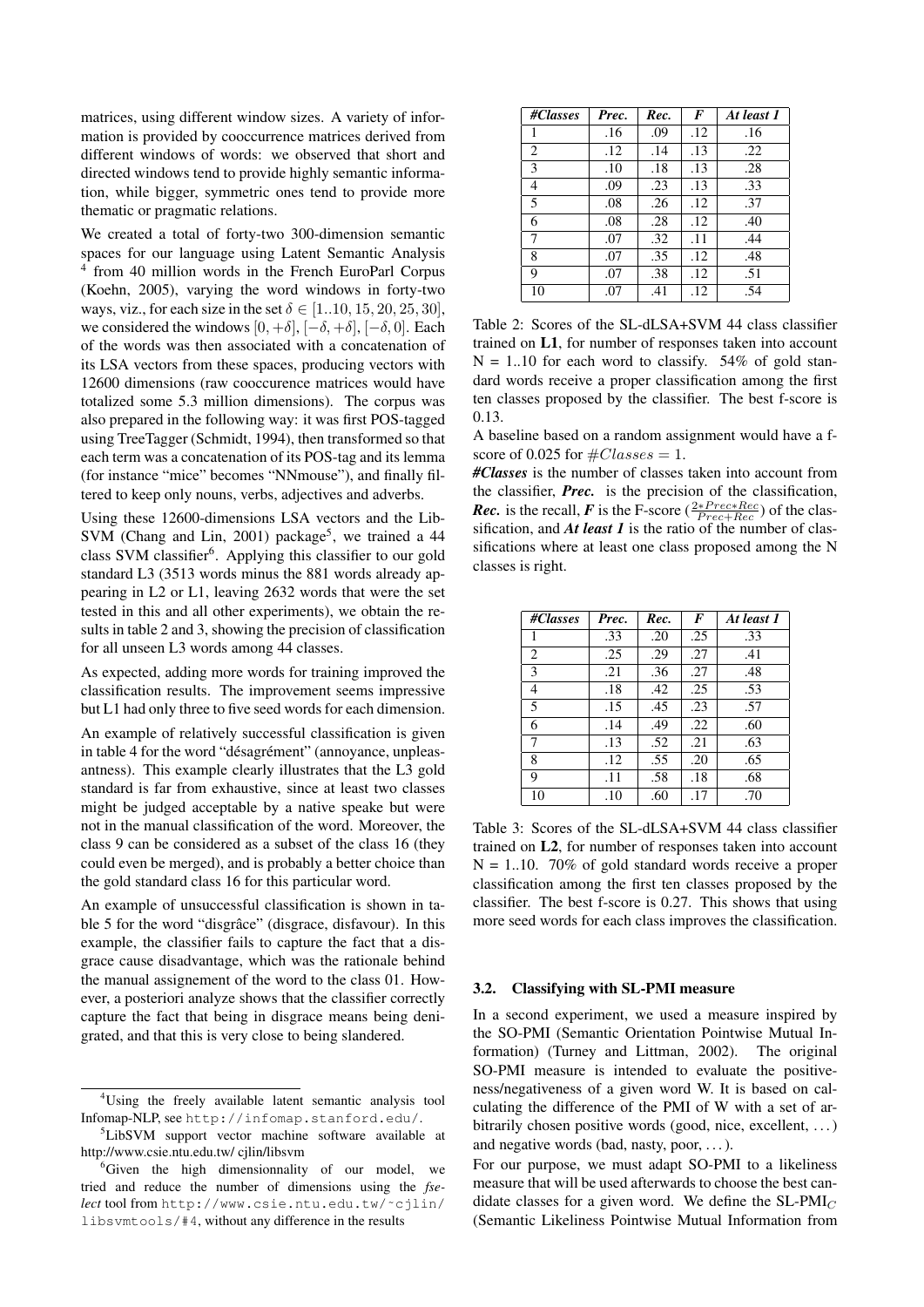| <b>Class</b>                 | <b>Score</b> |
|------------------------------|--------------|
| 27 Health/Sickness           | .105         |
| 01 Advantage/Disadvantage    | .065         |
| 09 Comfort/Irritation        | .065         |
| 07 Clarity/Confusion         | .062         |
| 22 Promise/Warning           | .056         |
| 36 Sensitivity/Insensitivity | .042         |
| 03 Amity/Anger               | .040         |
| <b>16 Pleasure/Pain</b>      | .037         |
| 21 Excitement/Boredom        | .035         |
| 24 Public-spiritedness/Crime | .034         |

Table 4: Classification of the word "désagrément" using SL-dLSA+SVM with L2,  $\#Classes = 10$ . Based on the gold standard L3, gold standard classes (in bold) for this word were 01 (Advantage/Disadvantage) and 16 (Pleasure/Pain). Other a posteriori acceptable classes numbers are in italic.

| <b>Class</b>                 | <b>Score</b> |
|------------------------------|--------------|
| 44 Admiration/Denigration    | .144         |
| 18 Praise/Slander            | .101         |
| 37 Intelligence/Stupidity    | .082         |
| 13 Courage/Fear              | .071         |
| 21 Excitement/Boredom        | .062         |
| 16 Pleasure/Pain             | .035         |
| 24 Public-spiritedness/Crime | .029         |
| 06 Morality/Immorality       | .028         |
| 33 Humor/Horror              | .028         |
| 23 Facilitation/Prevention   | .021         |

Table 5: Classification of the word "disgrâce" using SLdLSA+SVM with L2,  $\#Classes = 10$ . Based on the gold standard L3, the manually assigned class for this word (01 Advantage/Disadvantage) is absent. A posteriori acceptable classes numbers are in italic.

Information Retrieval for class C) to be :

$$
\text{SL-PMI}_C(w) = \frac{1}{|C|} \sum_{c \in C} \log_2 \frac{\epsilon + H_\delta(w, c)^2}{\epsilon + H_\delta(w, *) H_\delta(c, *)}
$$

Where  $H_\delta(w_1, w_2)$  is the number of cooccurrences of words  $w_1$  and  $w_2$  in a  $\delta$  words window.

Since the number of queries required for the evaluation of this method is more than 2 millions, we found it impractical to use a web search engine. Instead, we used the French SemanticMap: a resource of our own (Grefenstette, 2007), currently under construction, in which we collect the results of syntactic analysis of web pages, as well as window cooccurrence information for sizes 5, 10 and 20. At the moment of the experiment, the SemanticMap contained data from analyzing 2 million French web pages.

Applying a simple classifier based on this measure (with  $\delta = 10$ ) to our gold standard L3 (3513 words minus the 881 words already appearing in L2 or L1), we obtain the results in table 6 and 7, showing the precision of classification for all unseen L3 words among 44 classes.

Again, the addition of training words improves the classification score, from a f-score of 0.14 to a f-score of 0.17.

| #Classes       | Prec. | Rec. | F   | At least 1 |
|----------------|-------|------|-----|------------|
| 1              | .14   | .11  | .12 | .14        |
| 2              | .12   | .17  | .14 | .22        |
| 3              | .10   | .22  | .14 | .29        |
| $\overline{4}$ | .09   | .26  | .13 | .33        |
| 5              | .08   | .30  | .13 | .38        |
| 6              | .08   | .33  | .13 | .43        |
| 7              | .08   | .37  | .13 | .47        |
| 8              | .07   | .39  | .12 | .51        |
| 9              | .07   | .42  | .12 | .54        |
| 10             | .07   | .44  | .12 | .56        |

Table 6: Scores of the SL-PMI 44 classes classifier trained on L1, for number of responses taken into account  $N =$ 1..10. 56% of gold standard words receive a proper classification among the first ten classes proposed by the classifier. The best f-score is 0.14.

| #Classes       | Prec. | Rec. | F   | At least 1 |
|----------------|-------|------|-----|------------|
| 1              | .18   | .14  | .15 | .18        |
| 2              | .15   | .21  | .17 | .27        |
| 3              | .13   | .27  | .17 | .35        |
| $\overline{4}$ | .11   | .32  | .17 | .41        |
| 5              | .10   | .35  | .16 | .45        |
| 6              | .10   | .38  | .15 | .49        |
| $\tau$         | .09   | .41  | .15 | .53        |
| 8              | .08   | .43  | .14 | .56        |
| 9              | .08   | .45  | .13 | .58        |
| 10             | .07   | .47  | .12 | .60        |

Table 7: Scores of the SL-PMI 44 classes classifier trained on **L2**, for number of responses taken into account  $N =$ 1..10. 60% of gold standard words receive a proper classification among the first ten classes proposed by the classifier. The best f-score is 0.17.

The results by this method are not as good as in table 7, but the technique requies less effort, since no semantic spaces are built.

## 3.3. Classifying with SL-LSA measure

In a third experiment, we used a measure inherited from the SO-LSA measure (Turney and Littman, 2002). As for the SO-PMI, the original SO-LSA measure is intended to evaluate the positiveness/negativeness of a given word W. Instead of using the difference of the pointwise mutual information, it makes use of the semantic distance in a LSA semantic space.

We adapted the SO-LSA to produce a likeliness measure and we define the  $SL-LSA_C$  (Semantic Likeliness from LSA for class C) to be :

$$
SL\text{-}LSA_C(w) = \frac{1}{|C|} \sum_{c \in C} \cos(LSA_{\delta}(w), LSA_{\delta}(c))
$$

Where  $LSA_{\delta}(w)$  is the vector representing word w in a LSA space built with a  $\delta$  words window.

Applying a simple classifier based on this measure (with  $\delta = 30, \delta = 10, \delta = 5$  and  $\delta = 2$ ) to our gold standard L3, we obtain the results in tables 8 and 9, showing the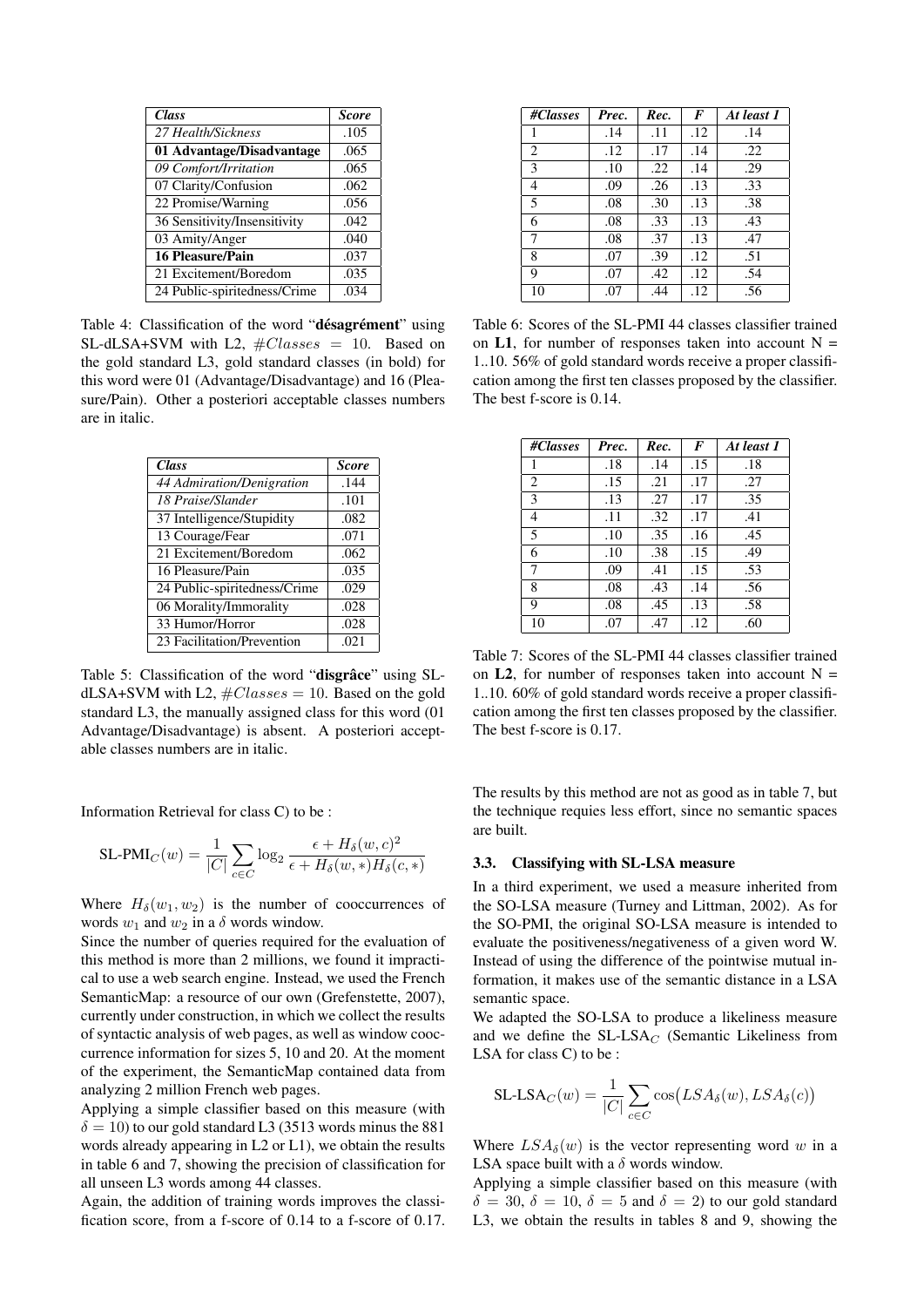precision of classification for all unseen L3 words among 44 classes.

| #Classes | $SL-LSA_{30}$ | $SL-LSA_{10}$ | $SL-LSA_5$ | $SL-LSA_2$ |
|----------|---------------|---------------|------------|------------|
|          | .10           | .11           | .11        | .10        |
| 2        | .12           | .13           | .13        | .11        |
| 3        | .11           | .12           | .12        | .12        |
|          | .11           | .12           | .12        | .11        |
| 5        | .11           | .11           | .12        | .11        |
| 6        | .10           |               |            |            |

Table 8: F-Scores for the  $SL-LSA_{30}$ ,  $SL-LSA_{10}$ ,  $SL-LSA_{5}$ and SL-LSA<sub>2</sub> 44 classes classifiers trained on L1, for number of responses taken into account  $N = 1..6$ . The best Fscore is 0.13.

| #Classes       | $SL-LSA_{30}$ | $SL-LSA_{10}$ | $SL-LSA_5$ | $SL-LSA_2$ |
|----------------|---------------|---------------|------------|------------|
|                | .13           | .13           | .14        | .13        |
| $\overline{2}$ | .14           | .14           | .15        | .15        |
| $\overline{3}$ | .14           | .14           | .14        | .14        |
| 4              | .13           | .14           | .14        | .14        |
| $\overline{5}$ | .13           | .13           | .13        | .13        |
| $\overline{6}$ | .12           | .13           | .13        | .12        |

Table 9: F-Scores for the  $SL-LSA_{30}$ ,  $SL-LSA_{10}$ ,  $SL-LSA_{5}$ and SL-LSA<sub>2</sub> 44 classes classifiers trained on L<sub>2</sub>, for number of responses taken into account  $N = 1..6$ . The best fscore is 0.15.

Using more training words again generally significantly improves the classification score. A non-significant improvement is observed for the best f-scores of  $SL-LSA_{10}$ .

## 4. Discussion

In figure 1 are shown the compared F-scores of the various classifiers trained on L1, together with the baseline from a random assignment of words to classes. The performances of our methods are very similar, with f-scores ranging from 0.11 to 0.15 for number of classes in [1..3]. Between the three kinds of classifiers (SL-dLSA+SVM, SL-PMI, SL-LSA<sup>\*</sup>), most of the differences for  $\#Classes = 1$ are significant, but some such as  $SL-PMI/SL-LSA<sub>5/10</sub>$ , are not (see significance values in table 10). In this presentation, SL-PMI is slightly better than other methods, followed closely by SL-dLSA+SVM, which almost attains the performance of SL-PMI for number of classes greater than 4. The performance of the  $SL-LSA_*$  culminates at  $\#Classes = 2$ , then decreases regularly as the number of classes taken into account increases.

Using the larger seed sets L2 as the training base, the fscores of the classifiers are those presented in figure 2. In this setting, two groups of classifiers are distinguished: SL-PMI and SL-LSA<sup>∗</sup> are almost equivalent (except for  $\#Classes = 1$  for which SL-PMI is slightly better), while SL-dLsA+SVM largely outperforms other classifiers, with a top result for  $\#Classes = 2$ . Among the three main kinds of classifiers, all the differences for  $\#Classes = 1$ are significant, (see significance values in table 11). For LSA classifiers, the only significant difference lies between SL-LSA<sub>2</sub> and SL-LSA<sub>5</sub>.

When comparing L2/L1 performance ratios in figure 3, we see which techniques profit most from larger seed sets. SLdLSA+SVM rises above the other classifiers at about 2 before decreasing, the LSA family of classifiers keeps a constant ration around 1.15, and the SL-PMI classifiers quickly drops to the no improvement ratio of 1 (at  $\#Classes = 2$ ) and even sinks in the worsening zone for  $\#Classes > 5$ . All the differences between L1 and L2 settings are significant with  $p < 0.01$ .



Figure 1: F-scores of the classification methods using L1 as the training data, for 1..10 best classes taken from the classifiers.

| $\,<\,$            | $SL-PMI^{L_1}$ | $SL-LSA_{30}^{L1}$ | SA <sub>10</sub><br>ವ | $S A_5^{L1}$<br>ವ | $SL-LSA2L1$    |
|--------------------|----------------|--------------------|-----------------------|-------------------|----------------|
| $SL-dLSA+SVM^{L1}$ | .01            | .01                | .01                   | .01               | .01            |
| $SL-PMI^{L1}$      |                | .01                |                       |                   | .01            |
| $SL-LSA_{30}^{L1}$ |                |                    | .05                   |                   |                |
| $SL-LSA_{10}^{L1}$ |                |                    |                       |                   | .01            |
| $SL-LSA5L1$        |                |                    |                       |                   | $\overline{0}$ |

Table 10: Significances of differences between our settings for number of classes  $= 1$ .

# 5. Perspectives

### 5.1. Impact of the diversification of word windows

Since we did not evaluate the SVM classifier on simple LSA feature spaces, it is not easy to decide whether the use of several different LSA spaces is at the origin of the good results of the SL-dLSA+SVM when more training data is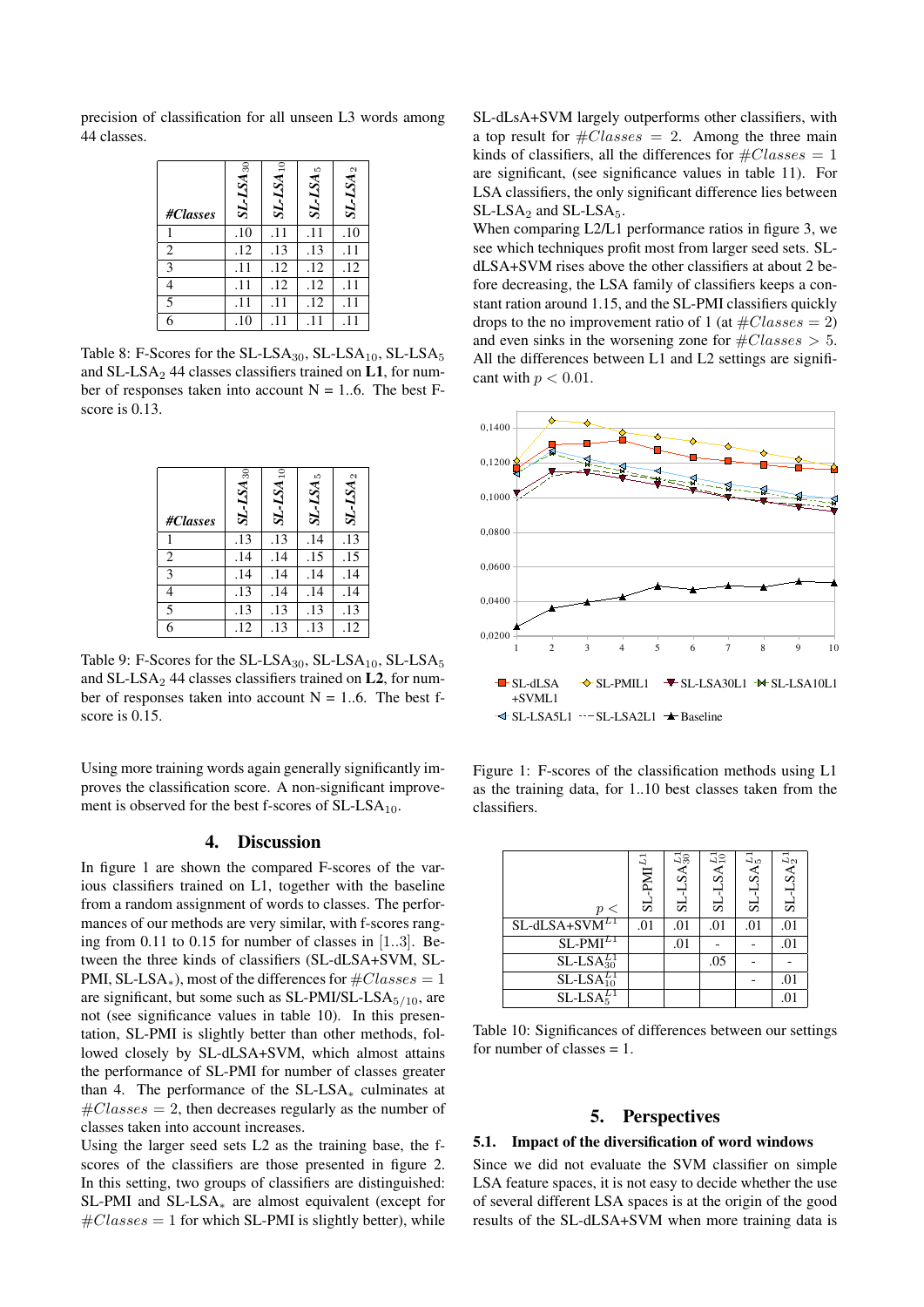

Figure 2: F-scores of the classification methods using L2 as the training data, for 1..10 best classes taken from the classifiers.



Figure 3: Improvement ratios between L2 and L1 F-scores. A ratio of 1 means no improvement.

available. The very similar results of the  $SL-LSA_*$  family of classifiers could lead us to believe that their results only differ slightly. However, as shown by the table 12 the  $\kappa$  agreements between the four SL-LSA<sub>\*</sub> variants are very low (they would be ranked as fair agreement in the traditional agreement scale).

Still, it is possible that this high disagreement only occurs when the classifiers produce wrong results. The agreements of the classifiers for their "correct" answers subset of classification is shown in figure 13. Again, the agreement is relatively low given the similarity of results from the classifiers. As a consequence, if it were possible to select the correct answers from both SL-LSA $_{30}^{L2}$  and SL-LSA $_{2}^{L2}$ , their f-score would raise from 0.13 to 0.19.

| $\,<\,$            | $-PMIL2$<br>ದ | $-LSA_{30}^{L2}$<br>ದ | $LSA_{10}^{L2}$<br>$1-18$ | $SA_5^{L2}$<br>ವ | $SL-LSA2L2$ |
|--------------------|---------------|-----------------------|---------------------------|------------------|-------------|
| $SL-dLSA+SWM^{L2}$ | .01           | .01                   | .01                       | .01              | .01         |
| $SL-PMI^{L2}$      |               | .01                   | .01                       | .05              | .01         |
| $SL-LSA_{30}^{L2}$ |               |                       |                           |                  |             |
| $SL-LSA_{10}^{L2}$ |               |                       |                           |                  |             |
| $SL-LSA5L2$        |               |                       |                           |                  | .05         |

Table 11: Significances of precision differences between the L2 settings for number of classes  $= 1$ . '-' means that the difference is not significant. With the exception of the difference between SL-LSA $_5$  and SL-LSA $_2$ , the SL-LSA $_*$ classifiers are not significantly different from each other.

| $\kappa$           | $SL$ -LSA $^{L2}_{10}$ | $SL-LSA5L2$ | $SL-LSA2L2$ |
|--------------------|------------------------|-------------|-------------|
| $SL-LSA30L2$       | .34                    | .28         | .21         |
| $SL-LSA_{10}^{L2}$ |                        | .39         | .26         |
| $SL-LSA5L2$        |                        |             | .32         |

Table 12: Kappa agreements between SL-LSA<sub>∗</sub> classifiers.

Although this is a strong clue that using several spaces built from cooccurrence matrices with different word windows actually improve the classification potential, we must test this hypothesis in various ways :

- evaluate SVM classification from various single LSA spaces,
- evaluate Maximum Entropy and Bayesian Inference learning methods on a dLSA feature space,
- try simple combination of LSA similarity measures.

#### 5.2. Finding candidate affect words

In order to cover a larger vocabulary than L3, we need to know which words from our language, French, have an emotive affect and need to be included in the lexicon, and along which semantic axis. Since we do not possess a full semantic lexicon for affect for our language, we generated a list of candidate affect words, by searching for the follow-

|                    | $SL-LSA_{10}^{L2}$ | $SL\text{-}LSA_5^{L2}$ | $SL\text{-}{LSA}_2^{L2}$ |
|--------------------|--------------------|------------------------|--------------------------|
| $\kappa$           |                    |                        |                          |
| $SL-LSA_{30}^{L2}$ | .50                | .43                    | .33                      |
| $SL-LSA_{10}^{L2}$ |                    | .49                    | .38                      |
| $SL-LS45L2$        |                    |                        | .41                      |

Table 13: Kappa agreements between SL-LSA<sub>∗</sub> classifiers for subsets of classifications for which at least one of the two classifiers produced a correct answer.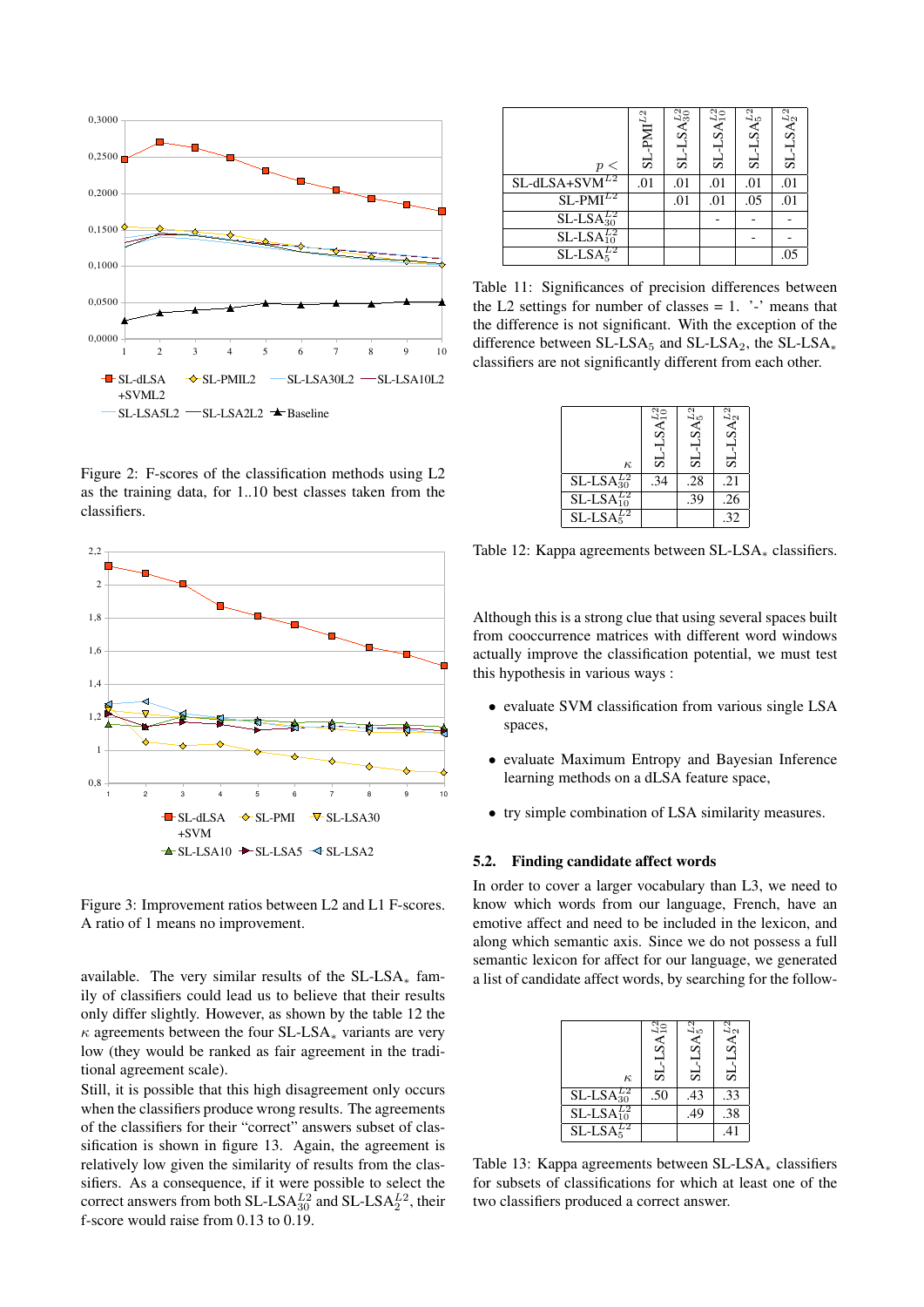ing pattern on the Web:

$$
PPro + AttVb + Adv(intensity) + X
$$

where PPro is a personal pronoun, AttVb is a conjugated attributive verb (be, appear, seem) and Adv(intensity) is an intensity adverb (so, very, completely) and X is the candidate word to find.

For each of these patterns (3540 in all), we recovered up to 1000 snippets from a common search engine. For example immediately after expression *je paraissais tellement (I seemed so)*, we found the following words with their frequencies: *mort (dead)* 131 times; *antipathique (unlikable)* 64; *mal (bad)* 44; *fragile (fragile)* 42; *calme (calm)* 42; ... Combining the results from all 3540 expression, we found the following words: *mal (bad), bien (good), heureux (happy), nombreux (numerous), some prepositions, loin (far), content (contented), surprise (surprised), con (jerk), probable (probable), trop (too), sûr (sure)* ... and 10,000 other words appearing 3 or more times.

What must be done now is to train a SL-dLSA+SVM classifier using L3 data, and classify the adjectives found using the pattern-based method described above, then manually check the classification result. We must also find patterns for extracting candidate verbs, nouns and adverbs.

#### 5.3. Refactoring the gold standard

The two classification examples in figures 4 and 5 show some important facts about the gold standard and the affect axes. Not only is the gold standard not exhaustive from the points of view of the vocabulary and the word to class assignments, but there is also a clear confusion (or at least partial overlapping) between some of the classes. For instance, the difference between Advantage/Disadvantage and Facilitation/Prevention is not clear, as well as for: Comfort/Irritation - Pleasure/Pain, Admiration/Denigration - Praise/Slander, Love/Hate - Attraction/Repulsion - Desire/Avoidance, and probably some others.

This leads to the necessary redefinition of a more robust set of affect axes, as well as setting up strict rules for the gold standard construction. This is a very open problem since none of the affect resources we know of have been built on rules more precise than "give your intuitive judgment".

#### **Conclusion**

In this paper we present a technique for high dimensional classification of sentiment-evoking words, our goal being to build a sentiment lexicon organized into 44 axes such as Love-Hate, Comfort-Irritation. We describe how we manually produce minimalist  $(L1)$ , small  $(L2)$  and medium  $(L3)$ versions of such a lexicon, and evaluate various classifiers on them.

The evaluated classifiers are based on classical measures in the domain of sentiment analysis (SO-PMI and SO-LSA: Semantic Orientation based on Pointwise Mutual Information / Latent Semantic Analysis), and we also evaluate a classifier based on a SVM approach using a feature set built from a number of LSA spaces using different sizes of words windows. We show that when using the minimalist lexicon as the training set, the classifiers' performances are relatively similar. However, when using the L2 lexicon, the SVM classifier largely outperforms the others. Considering the complexity of the 44 classes classification task, the performance of our classifiers, with f-scores ranging from 0.13 to 0.27, is very respectable.

Finally, we partially back our hypothesis that using many LSA spaces brings improvement by testing the classifier based on SO-LSA with various word windows sizes, and comparing the agreement between these versions. This shows that LSA spaces based on different windows sizes produce correct answers for different classifications cases, and thus that combining them can indeed improve the performance of classifiers. It is probable that these results generalize to other domains.

#### Acknowledgments

This research was supported by the Jean-Luc Lagardère Foundation (http://www. fondation-jeanluclagardere.com), and the INRIA RAPSODIS Cooperative Research Action (http://rapsodis.loria.fr/).

## 6. References

- A. Abbasi and H. Chen. 2007. Affect intensity analysis of dark web forums. In *Proceedings of IEEE International Conference on Intelligence and Security Informatics (ISI)*, pages 282–288.
- Chih-Chung Chang and Chih-Jen Lin, 2001. *LIB-SVM: a library for support vector machines*. Software available at http://www.csie.ntu.edu. tw/˜cjlin/libsvm.
- S. Deerwester, S. Dumais, G. W. Furnas, T. K. Landauer, and R. Harshman. 1990. Indexing by latent semantic analysis. *Journal of the Society for Information Science*, 41(6):391–407.
- G. Grefenstette, Y. Qu, D.A. Evans, and J.G. Shanahan. 2006. Validating the coverage of lexical resources for affect analysis and automatically classifying new words along semantic axes. In Y. Qu, J. Shanahan, and J. Wiebe, editors, *Computing Attitude and Affect in Text: Theory and Applications*, pages 93–106. Springer.
- G. Grefenstette. 2007. Conquering Language: Using NLP on a Massive Scale to Build High Dimensional Language Models from the Web. *Proc of the 8th CICLing Conference (Mexico City, Mexico, Feb. 18-24, 2007)*, pages 35–49.
- V. Hatzivassiloglou and K.R. McKeown. 1997. Predicting the semantic orientation of adjectives. In *Proceedings of the 35th Annual Meeting of the Association for Computational Linguistics and the 8th Conference of the European Chapter of the ACL.*, pages 174–181, New Brunswick, NJ.
- D. Hindle. 1990. Noun classification from predicateargument structures. In *Proceedings of the 28th Annual Meeting of the Association of Computational Linguistics.*, pages 268–275, Pittsburgh, Pennsylvania.
- P. Koehn. 2005. Europarl: A parallel corpus for statistical machine translation. In *Proceedings of the 10th Machine Translation Summit*.